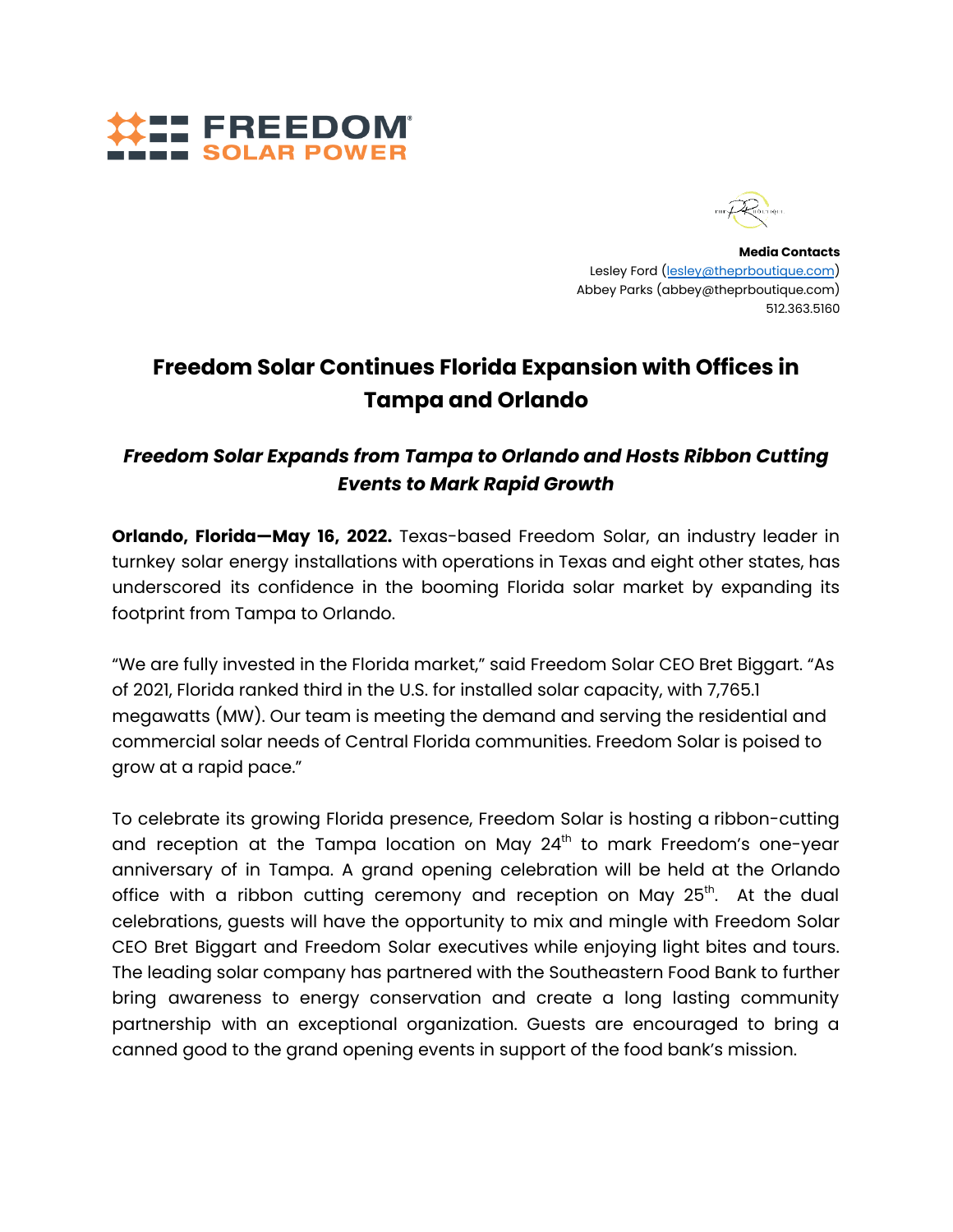### *Freedom Solar Continues Florida Expansion with Offices in Tampa and Orlando* Page 2 of 3

Freedom Solar began serving the Tampa area in June 2021 and opened its first Florida office at 8105 Krauss Boulevard, Tampa, last summer. Regional Sales Manager Justin McCombs and Operations Manager Bennett Buol oversee all Tampa operations. The location encompasses 2,000 square feet of office space and 7,000 square feet of warehouse space, enough to house 4,000 solar panels and still accommodate a monthly delivery of 1,000 additional solar modules to satisfy the demands of Tampa-area clients. Since opening the office, Freedom has completed more than 100 residential installations in the Tampa metropolitan area and quickly began seeing increasing interest in other parts of the state. The success of the Tampa operations prompted Freedom Solar's recent move into the Orlando market.

Located at 8350 Parkline Boulevard, Suite 20, Freedom Solar's Orlando office encompasses 12,320 square feet, including a warehouse large enough to accommodate 2,500 solar panels and 200 back-up batteries. Freedom will be shipping 500 kW of solar panels and 100 batteries to this location every month. Freedom Sales Manager Eddie Torres and Operations Manager Timothy Milliano oversee the Orlando operations.

Biggart's optimism about the Florida expansion has already borne out in the sales posted so far in 2022. Year to date, Freedom has installed 545 kilowatts (kW) of solar energy capacity in Florida and secured 195 residential contracts in the state. The company expects to install more than 5 MW of solar in Central Florida in 2022. Currently, Freedom has 23 active employees in Florida and expects to employ 30 more within the next year.

Freedom Solar is the only SunPower® Master Dealer in Tampa and a certified Tampa Clean Energy Authority solar installer. SunPower manufactures the world's most advanced, efficient and sustainable solar technology, designed and manufactured in the USA and backed by the solar industry's best 25-year warranty for product, performance and service.

"We are putting down roots in Florida, giving back to the community through partnerships like the Southeastern Food Bank, while expanding our footprint in the Sunshine State." said Freedom Solar Regional Sales Manager Justin McCombs. "After a year in Tampa and with our recent expansion to Orlando, our customers are showing us they want clean, reliable solar energy. We know how to do solar the right way, so we're doubling down and helping Floridians take control of their energy supply.